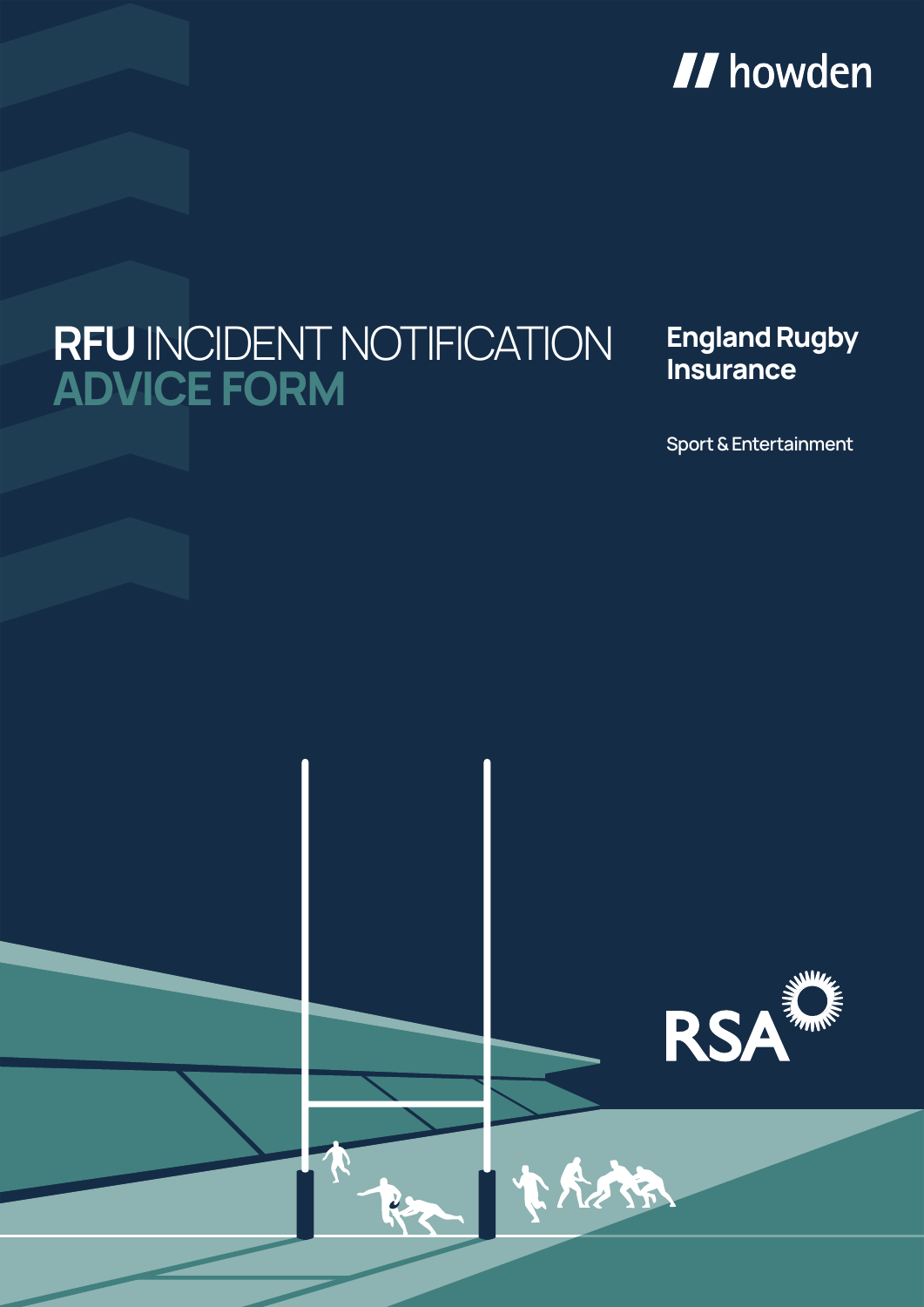#### **CARE SHOULD BE TAKEN TO INCLUDE AS DETAILED AN ANSWER AS POSSIBLE TO ALL QUESTIONS**

**DIGITAL:** You may complete & submit this form digitally in Adobe Reader (many third-party PDF apps will not work correctly - download Reader for free from adobe.com). Please **COMPLETE, SAVE** and use the **SUBMIT** button.

**PRINT:** You may also print the form as usual and complete manually. Please send completed forms to: Howden, RFU Claims, Tricorn House, 51 - 53 Hagley Road, Birmingham B16 8TP or SCAN and return to rfu@howdengroup.com

#### **THE FOLLOWING TO BE COMPLETED BY CLUB OR ASSOCIATION OFFICIAL:**

### 1. About your club

| Club Name:                |                      |           |
|---------------------------|----------------------|-----------|
|                           |                      |           |
| Club Risk Address:        |                      | Postcode: |
|                           |                      |           |
| <b>Contact Name:</b>      | Position in club:    |           |
|                           |                      |           |
| Email Address:            |                      |           |
|                           |                      |           |
| Daytime Telephone Number: | Mobile Phone Number: |           |
|                           |                      |           |

### 2. Accident / Incident:

| Place:        |       |  |
|---------------|-------|--|
|               |       |  |
| Date:         | Time: |  |
| Circumstance: |       |  |
|               |       |  |
|               |       |  |
|               |       |  |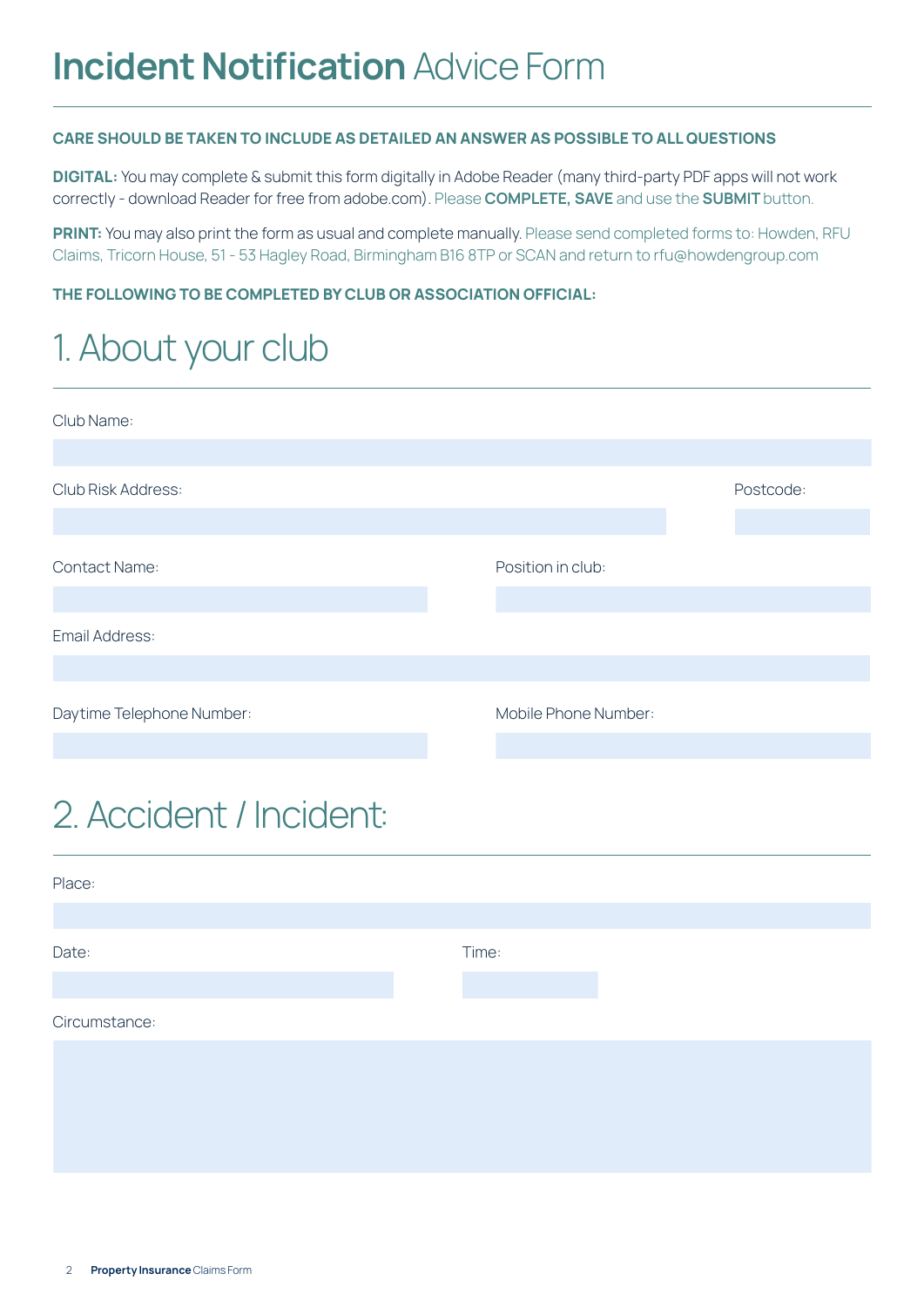## 3. Details of Property Damage:

| Name:                                      |           |         |
|--------------------------------------------|-----------|---------|
|                                            |           |         |
| Address:                                   | Postcode: |         |
|                                            |           |         |
| Daytime Telephone Number:                  |           |         |
|                                            |           |         |
| Full details of damage:                    |           |         |
|                                            |           |         |
|                                            |           |         |
|                                            |           |         |
|                                            |           |         |
| Has blame been 'Apportioned'?              | Yes<br>ш  | П<br>No |
| If Yes, by whom and in what circumstances? |           |         |
|                                            |           |         |
|                                            |           |         |
|                                            |           |         |
|                                            |           |         |

In your view, who is responsible for the incident?

**PLEASE OUTLINE ANY IMPLIED OR ACTUAL THREAT OF LEGAL ACTION ARISING OUT OF THE INCIDENT:**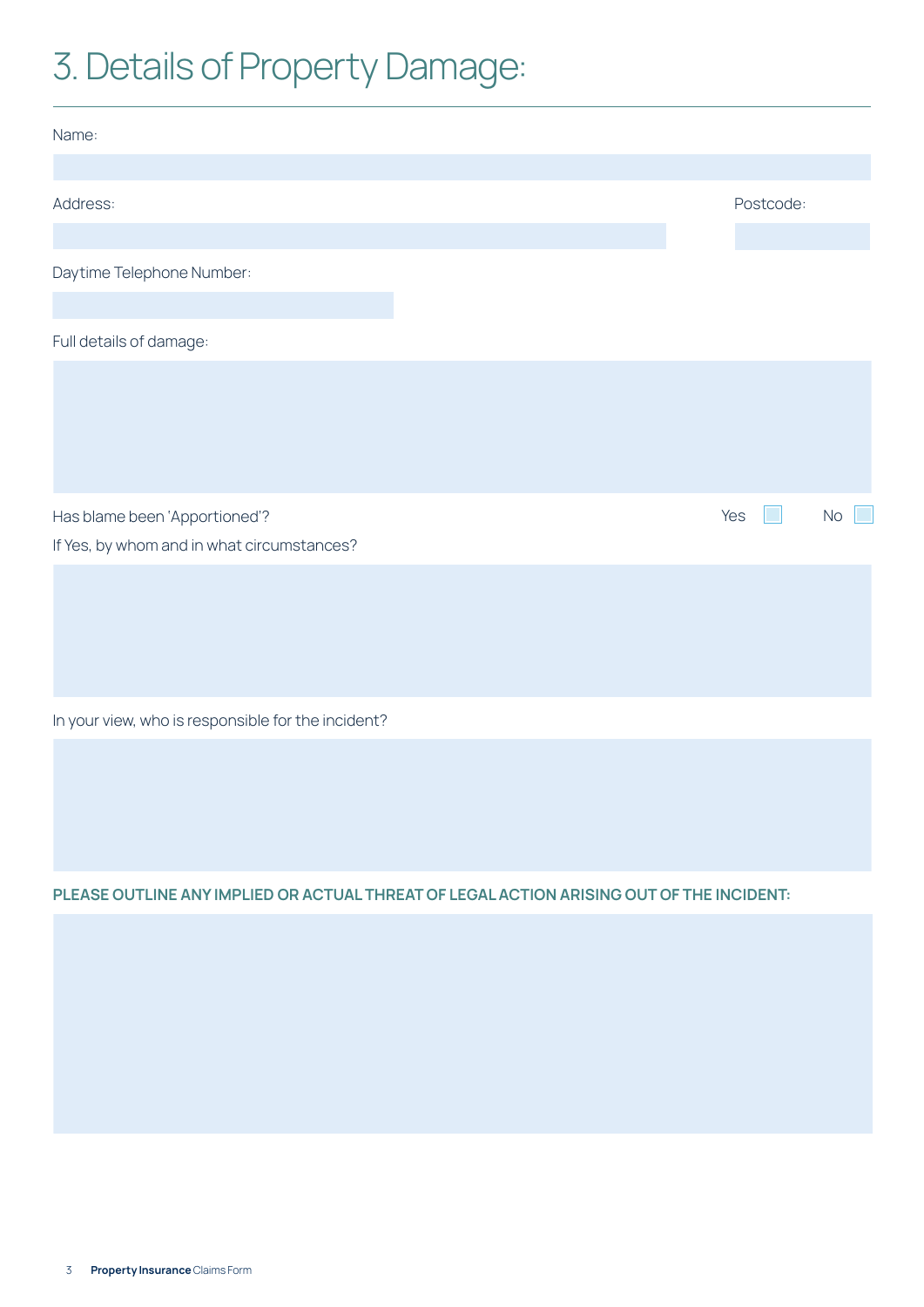# 4. Witness (if available)

| Name:             | Name:             |
|-------------------|-------------------|
|                   |                   |
| Address:          | Address:          |
|                   |                   |
|                   |                   |
|                   |                   |
| Postcode:         | Postcode:         |
|                   |                   |
| Telephone Number: | Telephone Number: |
|                   |                   |
|                   |                   |

#### **ANY ADDITIONAL INFORMATION/COMMENT/OPINION (IN CONFIDENCE):**

| Is claimant a current club or associate member?                                                        | Yes | <b>No</b> |
|--------------------------------------------------------------------------------------------------------|-----|-----------|
| Did accident take place whilst participating in insured activity?                                      | Yes | <b>No</b> |
| Do you confirm all above information is correct?<br>If any answers are stated as "No", Please explain: | Yes | No        |
|                                                                                                        |     |           |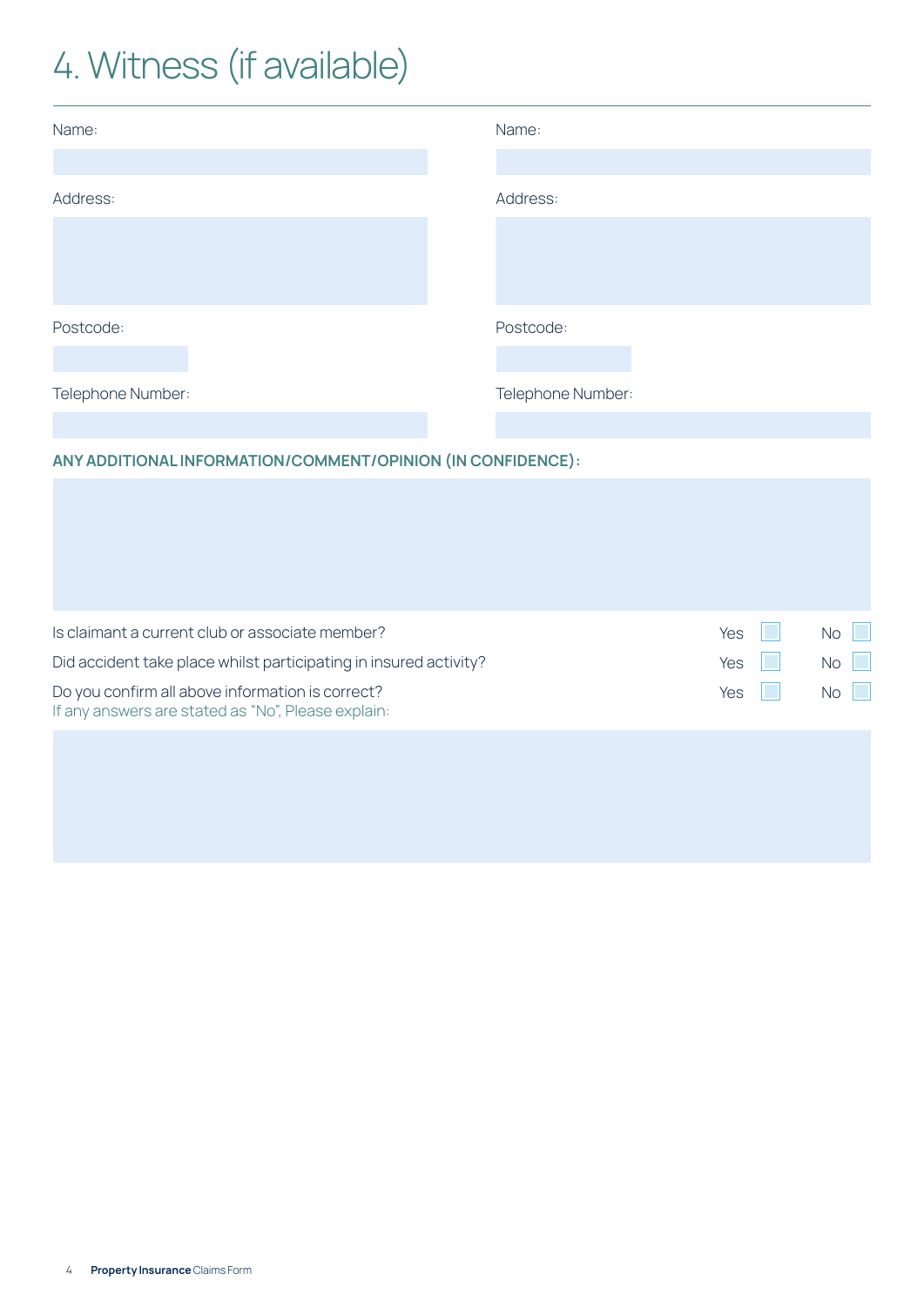### 8. Declaration

**DATA PROTECTION ACT:** All information you provide on this form is treated by us as confidential and except to the extent required by law, we shall only use such information for the purposes of processing your claim. Information you provide may be forwarded to your Insurer for these purposes.

| Signed: |       |
|---------|-------|
|         |       |
|         |       |
| Name:   | Date: |
|         |       |

**Once completed, please click the SUBMIT button - this should automatically crate a completed email that will include the correct information. Alternatively save the form and send via email to: rfu@howdengroup.com**

### Click Here to **submit form**